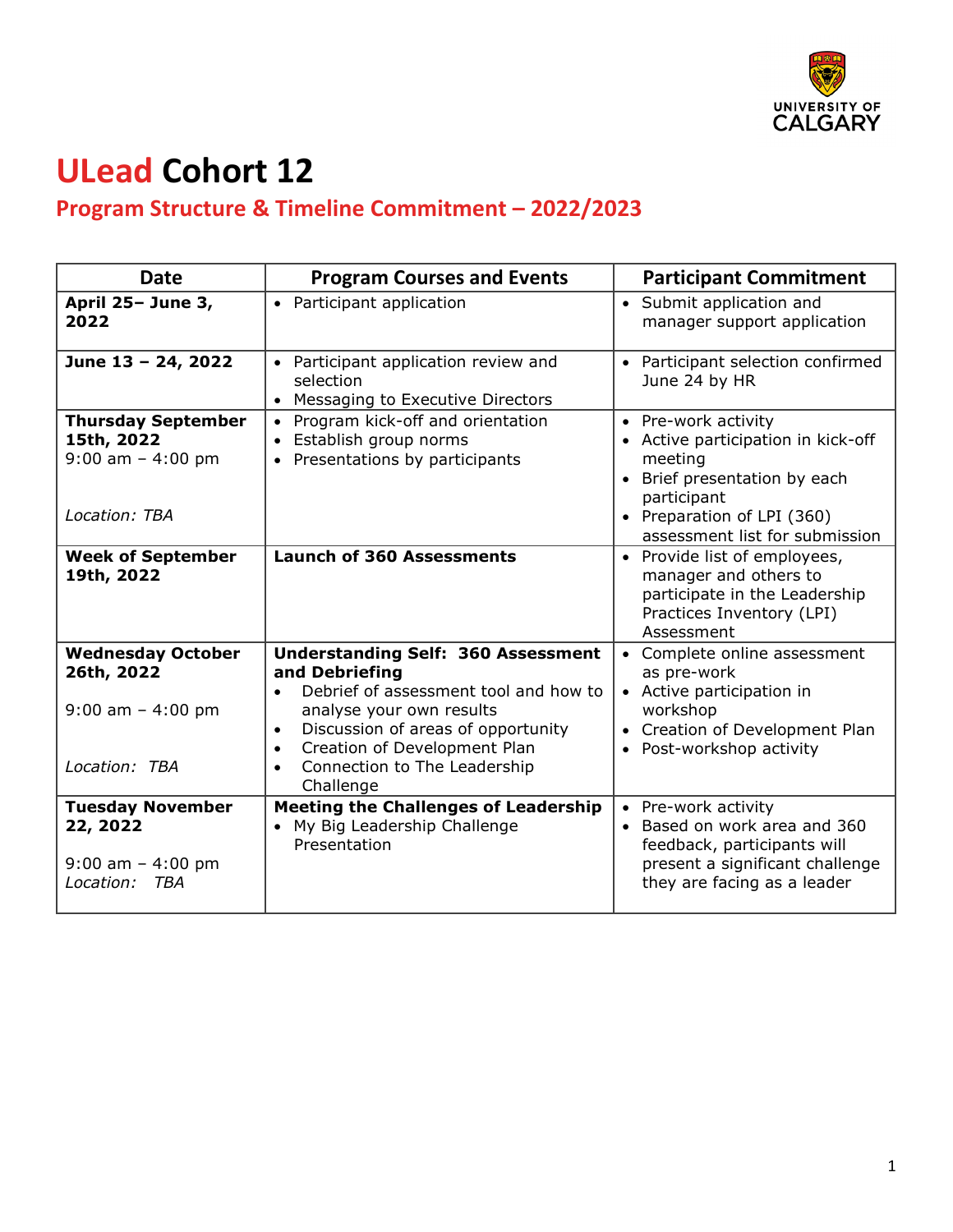

| <b>Date</b>                                                                             | <b>Program Courses and Events</b>                                                                                                                                                                                                                                                                                                                                                                                                                                                                                                                                                                                                                                          | <b>Participant Commitment</b>                                                                          |
|-----------------------------------------------------------------------------------------|----------------------------------------------------------------------------------------------------------------------------------------------------------------------------------------------------------------------------------------------------------------------------------------------------------------------------------------------------------------------------------------------------------------------------------------------------------------------------------------------------------------------------------------------------------------------------------------------------------------------------------------------------------------------------|--------------------------------------------------------------------------------------------------------|
| Thursday & Friday,<br>January 12 & 13,<br>2023<br>$9:00$ am $-4:00$ pm<br>Location: TBA | The Power and Science of Coaching<br>Distinguishing between coaching,<br>$\bullet$<br>mentoring, consulting and training<br>Essential coach-like skills including<br>$\bullet$<br>asking powerful questions, listening<br>attentively, creating awareness in<br>others and helping others to make<br>plans and take action<br>Using positive psychology tools and<br>$\bullet$<br>techniques for increased personal<br>awareness and satisfaction, and to<br>help others increase their own<br>awareness and positivity<br>Connections between a coach<br>approach and applied neuroscience<br>Practice a coach approach for<br>implementation immediately back at<br>work | • Pre-work Activity<br>Active participation in<br>$\bullet$<br>workshop<br>• Post workshop action plan |
| <b>Wednesday, February</b><br>15, 2023<br>$9:00$ am $-4:00$ pm<br>Location: TBA         | <b>Strategy to Execution</b><br>Understand how your team planning<br>$\bullet$<br>process fits into Eyes High<br>Consider different collaborative<br>$\bullet$<br>approaches to team goal setting<br>Understand techniques for effective<br>$\bullet$<br>execution of plans                                                                                                                                                                                                                                                                                                                                                                                                | • Pre-work activity<br>• Active participation in<br>workshop<br>Post workshop action plan              |
| Thursday, March 16,<br>2023<br>$9:00$ am $-4:00$ pm<br>Location: TBA                    | <b>Developing High Performance Teams</b><br>Diagnose the dynamics of a team and<br>$\bullet$<br>apply concepts of high performance<br>teamwork to increase individual<br>accountability/alignment and team<br>productivity<br>Effectively build and maintain effective<br>team relationships, communication,<br>conflict resolution and meeting<br>decision-making practices<br>Capitalize on team diversity and<br>talents                                                                                                                                                                                                                                                | • Pre-work activity<br>• Active participation in<br>workshop<br>Post workshop action plan              |
| Tuesday, April 18,<br>2023<br>$9:00$ am $-4:00$ pm<br>Location: TBA                     | <b>Leading Through Influence</b><br>Difference between authority and<br>influence<br>$\bullet$<br>Influencing Up<br>$\circ$<br><b>Influencing Across</b><br>$\circ$<br><b>Influencing Down</b><br>$\circ$<br>How to build relationships that grow<br>your influence                                                                                                                                                                                                                                                                                                                                                                                                        | • Pre-work activity<br>Active participation in<br>workshop<br>Post workshop action plan                |